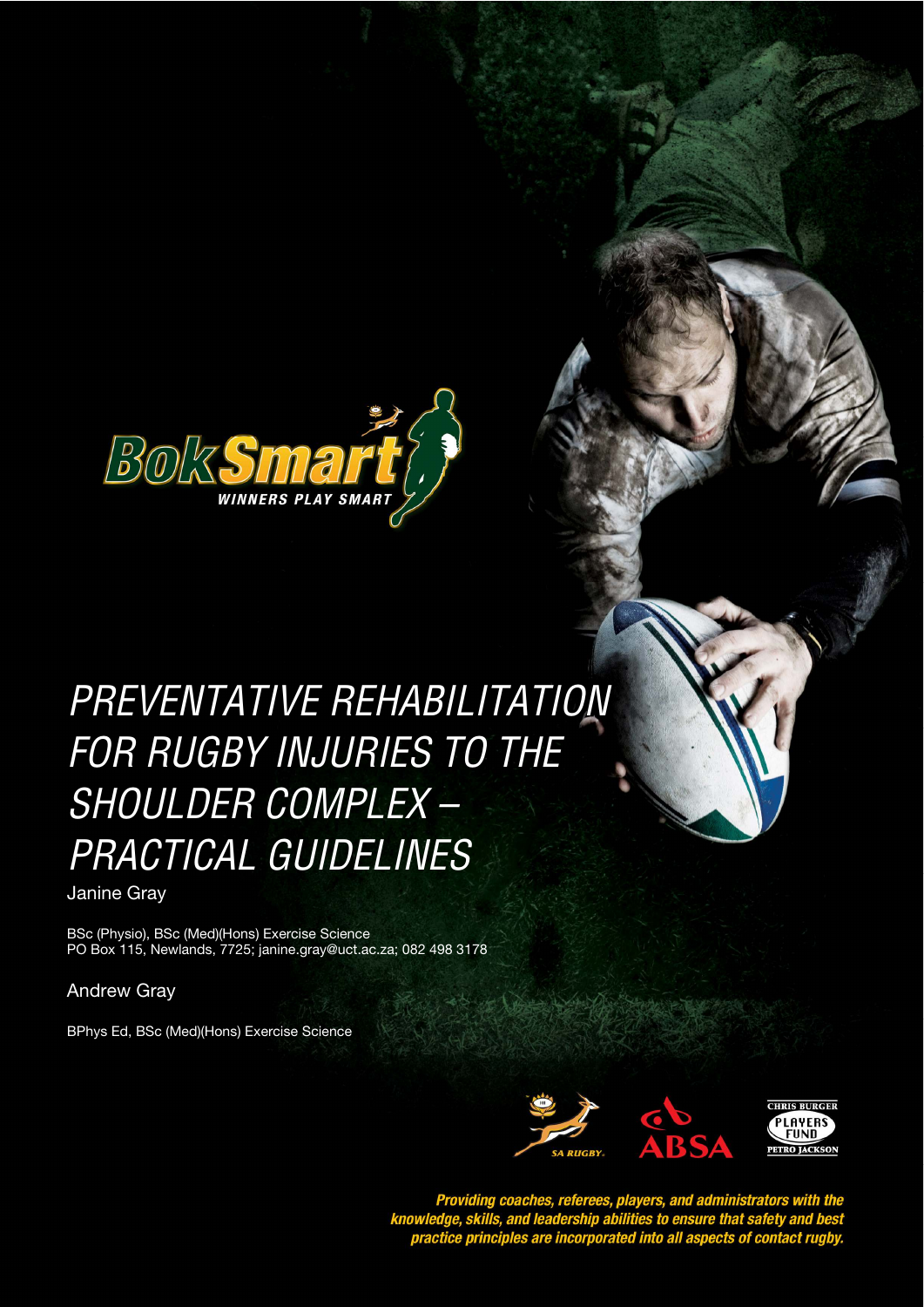#### *INTRODUCTION*

When playing sport, the participant accepts there is a natural risk of injury. However, in rugby this risk is greater than in most other sports. This is explained for the most part by the nature of the game, which includes contact and collisions as a fundamental part of the game of rugby. Preventative programmes are aimed at reducing the incidence and severity of injuries. This document outlines a preventative programme for reducing the number of shoulder injuries in rugby, with a strong focus on exercise rehabilitation.

#### *MOST COMMON SHOULDER INJURIES*

Although the lower limb is more frequently injured in rugby players, injuries to the shoulder are usually more serious and result in numerous days of play or practice missed.

Shoulder injuries account for between 6 and 20% of injuries sustained by rugby players. The most common shoulder injuries include:

- 1. Acromioclavicular joint sprain. This is a joint on the top of the shoulder.
- 2. Shoulder dislocation. A shoulder dislocation occurs if the shoulder pops out of the socket. This frequently requires surgery, and results in a substantial amount of time away from the game. Shoulder instability occurs when there is too much movement in the joint and the muscles around the joint cannot control this movement, which results in pain and dysfunction. This can occur as a result of dislocation or injury, or may just occur in players who have increased laxity in their joints.
- 3. Rotator cuff impingement syndrome. This injury is a complex one, and which has numerous causes. The rotator cuff is a special group of muscles which attach the arm to the shoulder and act as stabilisers to keep the shoulder joint stable. These muscles can get injured during a highimpact tackle, but can also be injured during repeated minor events. A further area of concern in rugby players would be poor technique while doing high load training in the gym. This overloads the muscles of the rotator cuff and can lead to injury.

A further injury which has been described is an injury to the Pectoralis (muscle of the chest) tendon. This occurs as a result of overloading and poor form during the bench press exercise.

A large percentage of shoulder injuries are recurrent injuries. This means the player has experienced the shoulder injury before. Either the injury has not completely healed prior to the player returning to the game, or the risk factors which led to the injury are still present. This could include factors like poor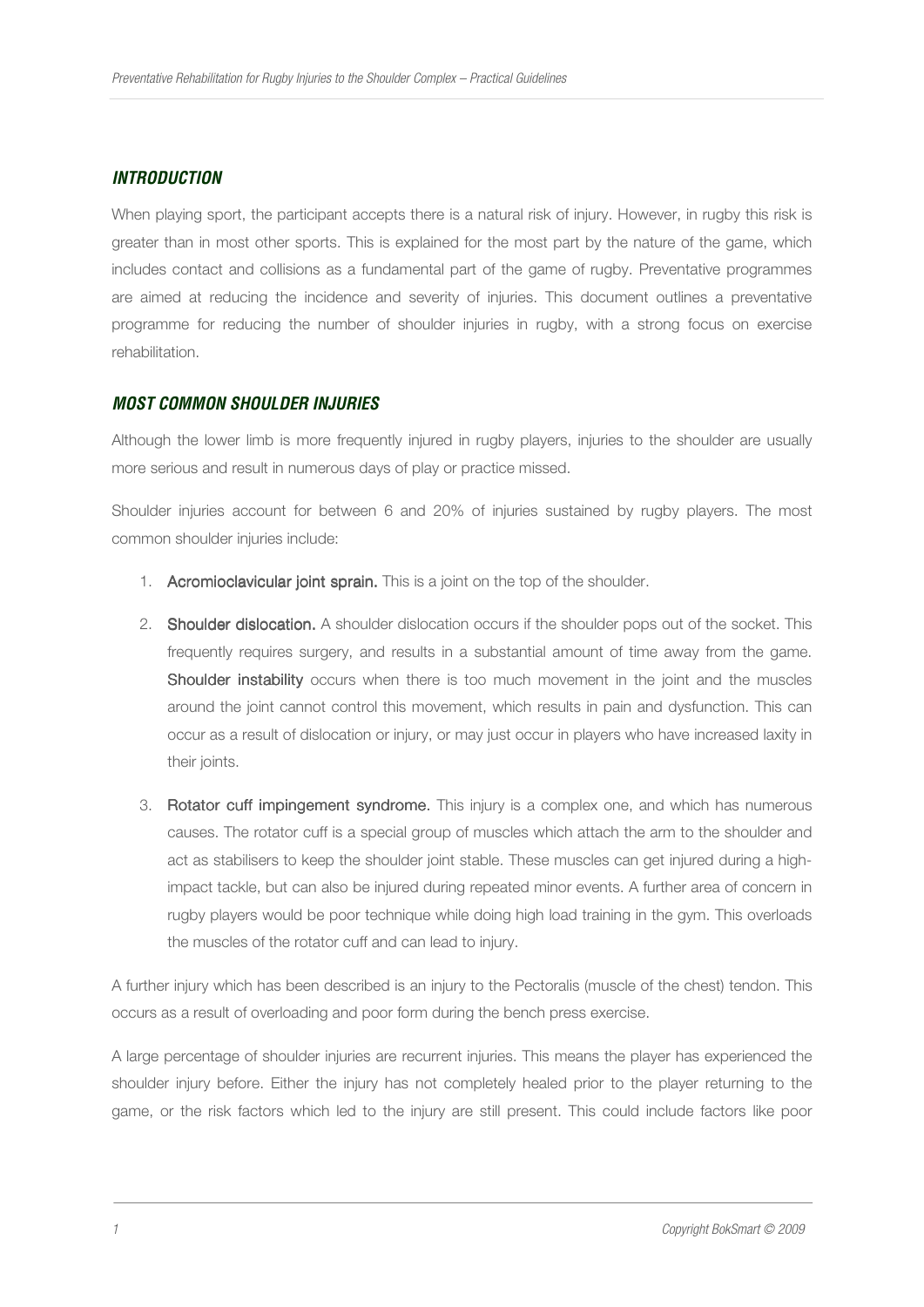flexibility, muscle weakness or imbalance. As a result, adequate rehabilitation programs for injured players and preventative strengthening programs to reduce the incidence of shoulder injuries are essential.

#### *So how do shoulder injuries impact the game?*

- 1. They are severe injuries, resulting in a large number of match or practice days missed due to injury.
- 2. In many cases these injuries require surgery.

These injuries tend to recur, resulting in more playing days lost.

#### *MECHANISMS OF INJURY*

By far the most common mechanism of injury is contact. This includes tackles, scrums, rucks and mauls. However, the most common form of contact during which injury to the shoulder occurs is the tackle. A greater number of shoulder injuries are sustained during a match, as opposed to during practices. However, the shoulder injuries sustained during a practice are more severe. The skills training component of the practice seemed to hold the greatest risk of injury.

Although contact accounts for as much as 97% of injuries in rugby, there is little known about inherent risk factors that some players may carry which increase their chance of injury. Factors including flexibility, poor muscle strength, training methods, and biomechanics need to be investigated to assess their contribution to shoulder injuries in rugby.

Rotator cuff impingement is a common injury in rugby players. Although there is little evidence of the cause of these in rugby players specifically, a number of risk factors have been identified in other sports. These include shoulder instability (the muscles and ligaments of the shoulder cannot control the head of the humerus in its socket), scapular dyskinesis (the movement of the shoulder blade is abnormal and uncontrolled) and rotator cuff pathology (inflammation and/or degeneration of the rotator cuff tendons). A functional instability of the shoulder is commonly diagnosed in players with rotator cuff impingement. This occurs when there is no control of the shoulder joint and/or the movement of the scapula. For the most part these problems are muscular. The treatment of these potential risk factors is exercise therapy aimed at the appropriate stability muscles.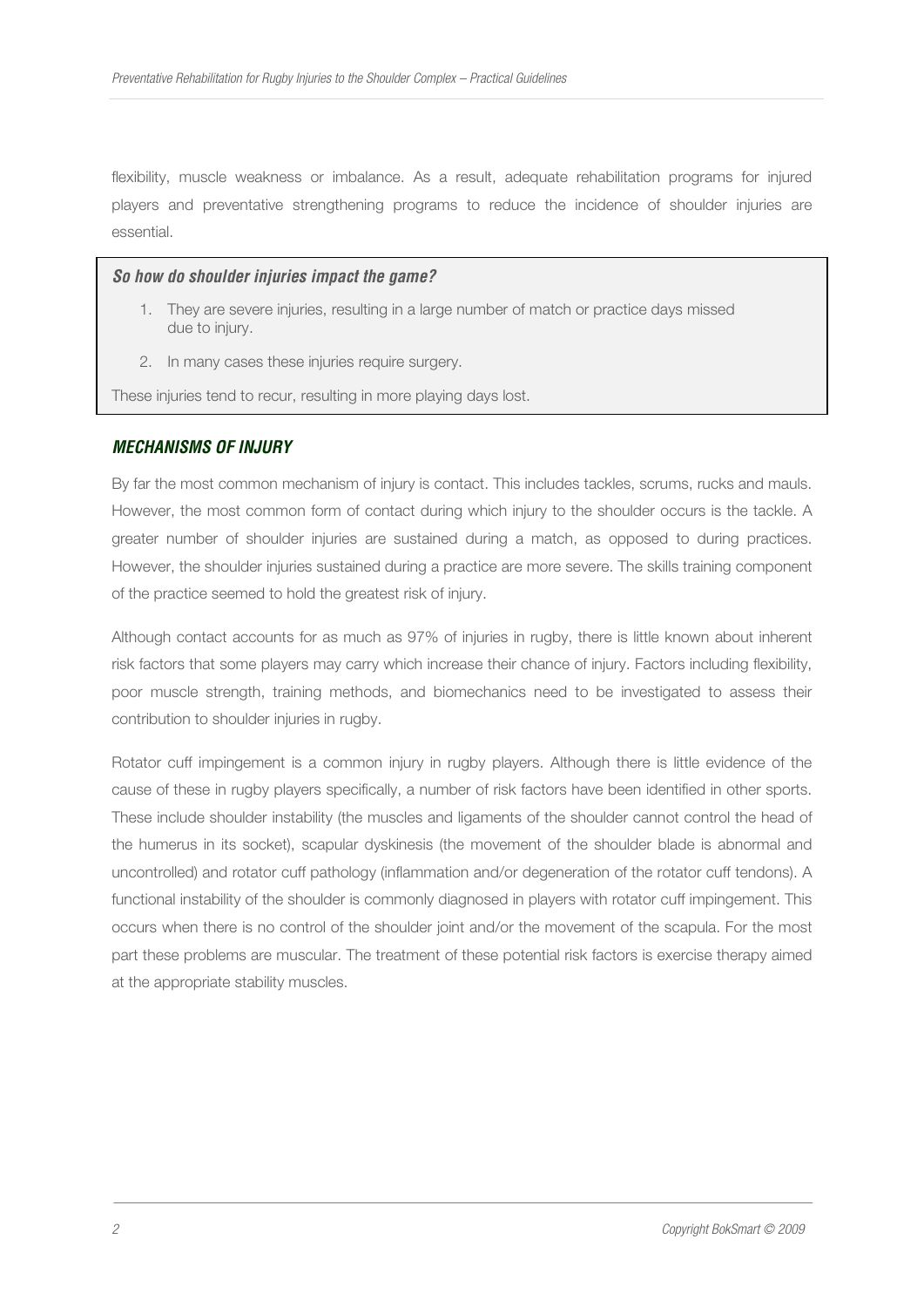#### *What are the main mechanisms of shoulder injuries in rugby players?*

- 1. The most common mechanism is contact.
- 2. More injuries occur in matches but the injuries sustained during practice are more severe.
- 3. The skill component of training is an area of risk for shoulder injuries
- 4. Lack of control and strength of muscles of the shoulder joint and blade can place players at risk of developing shoulder pain.

#### *PREVENTION*

There are two areas of rehabilitation:

- a) Prehabilitation: This is rehabilitation or exercise therapy undertaken by players in an attempt to reduce the risk of injury.
- b) Rehabilitation: This is exercise therapy which is undertaken to prevent the recurrence of injury in players who have already experienced an injury.

Prehabilitation or preventative rehabilitation would be implemented to reduce the risk of injury by addressing a number of musculoskeletal variables which have been found to contribute to shoulder injury. The vast majority of shoulder injuries in rugby are sustained during contact. For this reason it is suggested that training or prehabilitation be implemented to prepare players for different contact situations. The merit of this argument is largely accepted but the point must be made that although adequate strengthening of the shoulder girdle may reduce the number or severity of shoulder injuries, the nature of the game of rugby means that the contact situations and collisions are associated with a naturally higher risk of injury. Fundamental to the reduction of shoulder injuries is skills training, most particularly during the tackle situation. However, the high recurrence rate of shoulder injuries would support both rehabilitation and prehabilitation programmes to reduce the number of such injuries .

Prevention of common shoulder injuries in rugby will be discussed under a number of headings: (a) shoulder pads, (b) gym training, (c) skill training, (d) exercise therapy. The focus of this document is exercise therapy but it is important that other factors aimed at reducing the number of shoulder injuries in rugby players are also discussed so that exercise therapy is put into context.

#### a) Shoulder pads

Shoulder pads are used by a large number of rugby players for a number of reasons. The most common reason is to absorb some of the force transmitted to the shoulder during contact and falling. There is no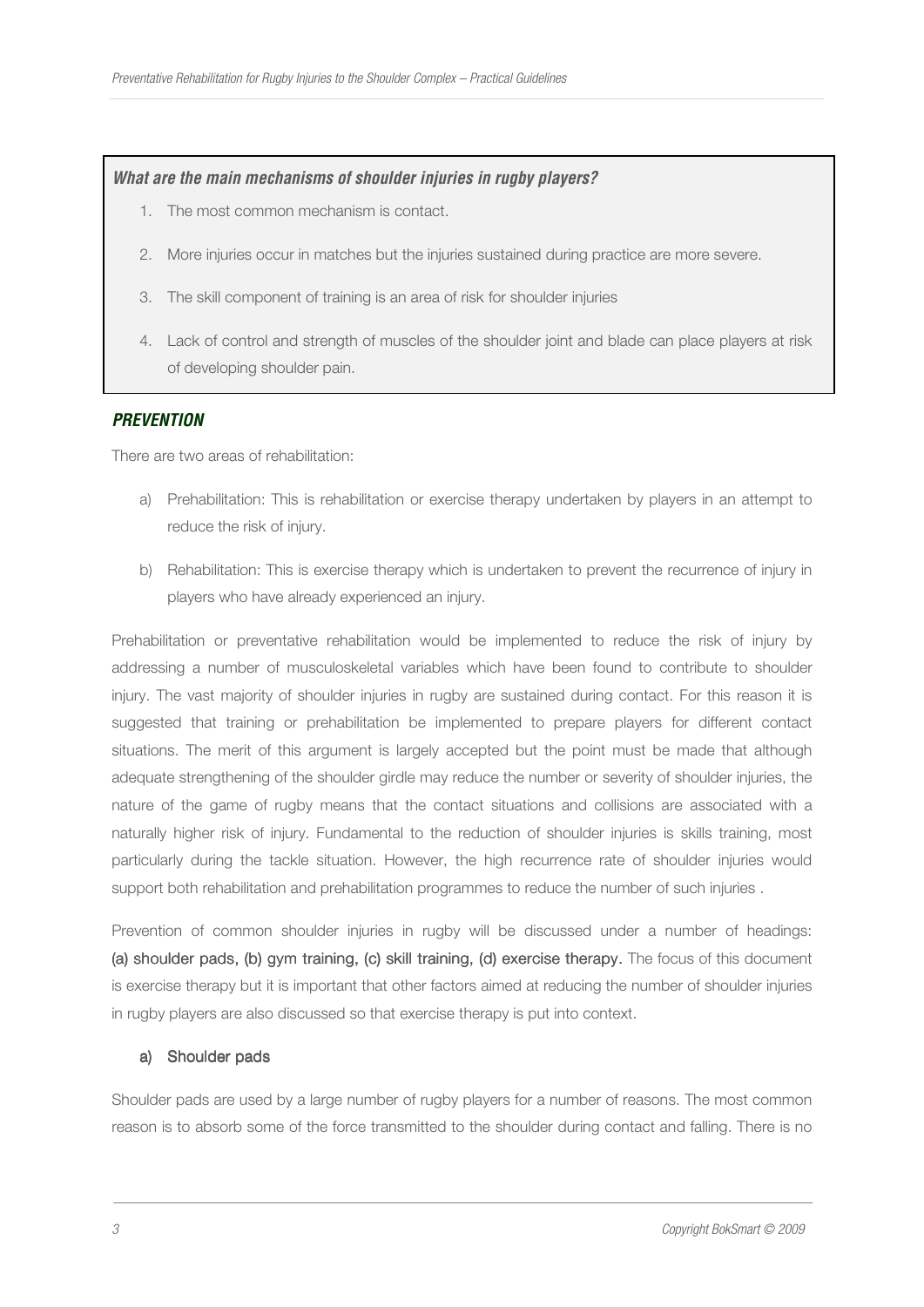evidence to support the idea that wearing shoulder pads does indeed decrease shoulder injuries. For this reason shoulder pads should be only 1 of a number of preventative strategies adopted to protect the shoulder from injury.

# b) Gym training technique

Gym training is an essential component of a rugby player's conditioning programme. Poor technique while training in the gym has been recognised as a cause of tendinopathies in the shoulder. The National Strength and Conditioning Association (NSCA) have stated that a gym training programme needs to be designed and supervised by a qualified instructor to have enhanced effectiveness. This is especially true for young players.

*Gym training programmes should be designed and supervised by qualified professionals to reduce the number of injuries caused by bad technique and overloading in the gym*.

Some examples of poor technique associated with gym training are included in Table 1.

#### c) Skill training

Prehabilitation is called for to prepare players specifically for the various contact-related demands of the game. This may be done in part with appropriate exercise therapy as described below. However, it also includes specific training with regards to the technique of tackling, being tackled, scrumming, and the ability to fall to name but a few. Although this usually falls within the domain of the coach, these areas can be included in rehabilitation programmes which include exercises such as forward rolls (Specific exercise examples: Phase 3). Similarly boxing (Specific exercise examples: Phase 3) may be used to assist with on-field agility during the tackle situation.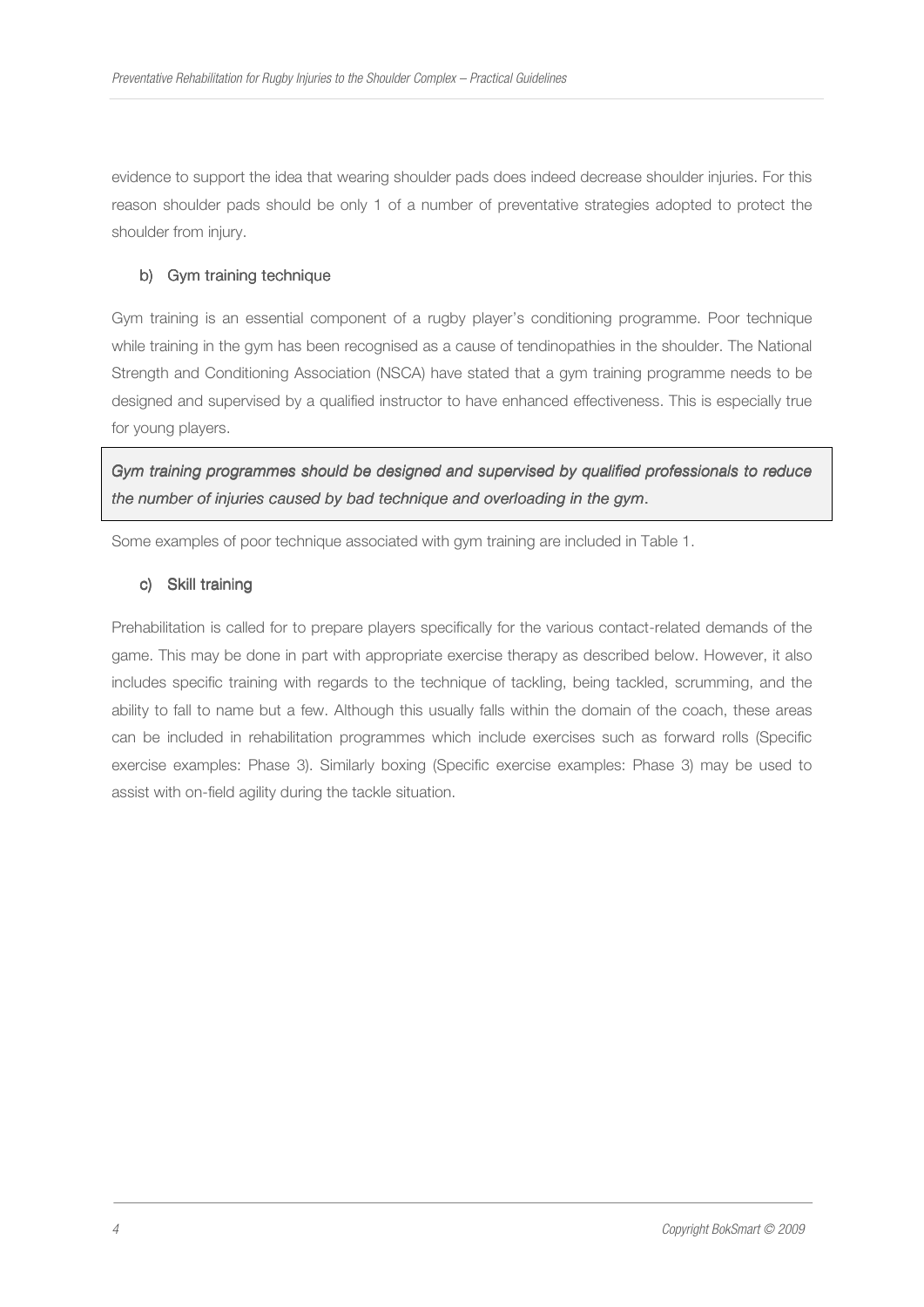# *TABLE 1. STRENGTH TRAINING TECHNICAL FAULTS THAT LEAD TO INJURY*

#### *INCORRECT TECHNIQUE CORRECT TECHNIQUE*



Problem: Elevated shoulder when lowering the weight.

Cause: Weak shoulder, weight too heavy



Problem: Letting the weight down too high (close to the face)

Cause: Incorrect technique



Correction:

Correction: Lower the bar to the level of the nipple line.

Solution: Movement of the bar is in an arc, from the eyes at full extension to the nipples, when the bar is on the chest





Problem: Swaying forward and back when doing a bicep curl

Cause: Weight too heavy



Correction: There should be no movement in the upper body when lifting the weight.

#### Solution:

Slow progression of weight, stand with your back to the wall.

# Keep both shoulders at the same level.

Solution: Slow progression of weight, correct spotting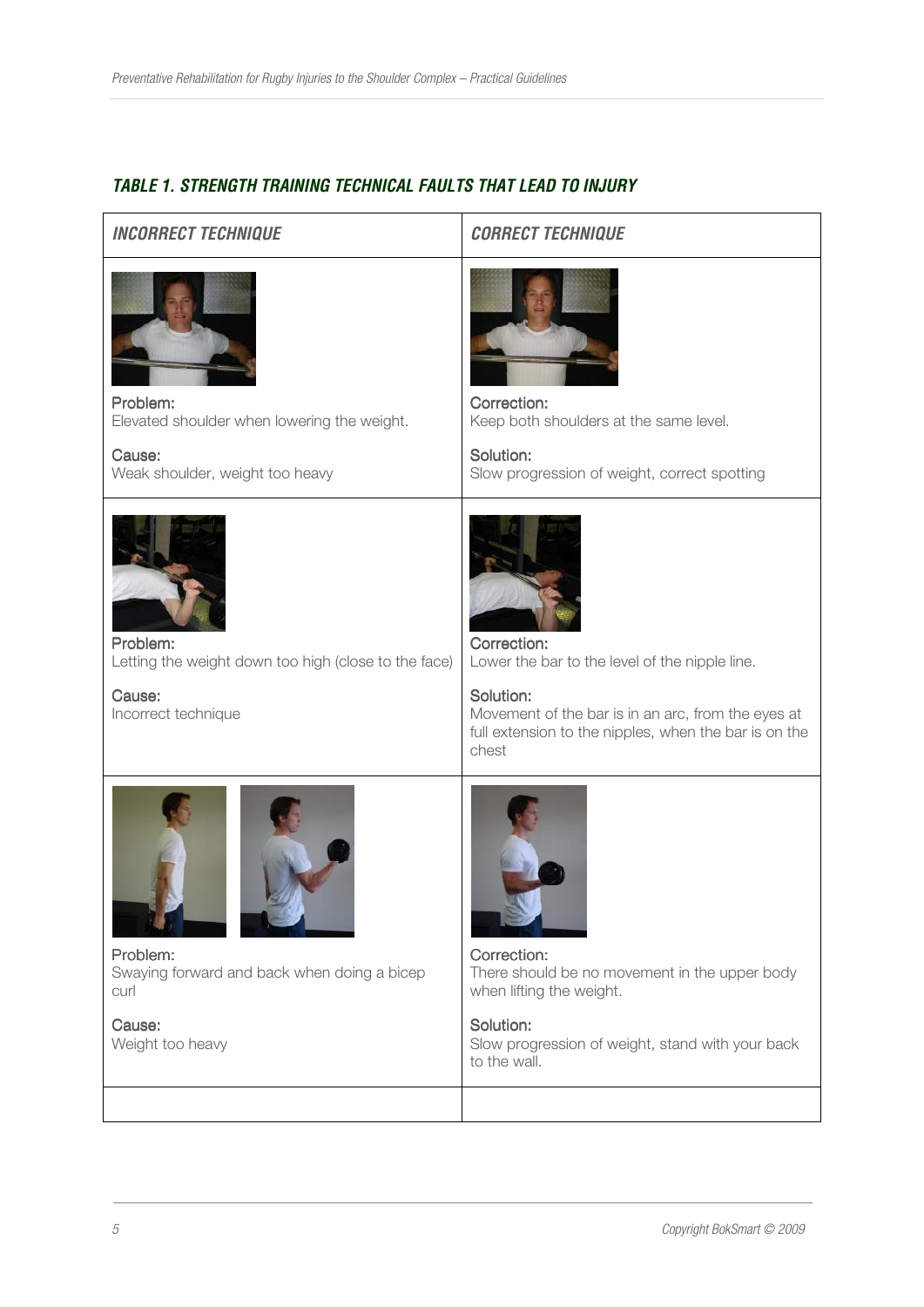



Problem: Lifting arms above the head in different planes.

# Cause:

Shoulder not stable, weight too heavy



Correction: Arms must be elevated in the same plane

#### Solution:

Improve shoulder stability. OR only do this exercise if the individual has sufficient stability to perform the lift. Lighten the load



Problem: Elevated shoulder during the lift

Cause: Weakness, lack of stability

# Problem:

Bringing your wrists together and not your elbows

# Cause:

Inflexibility of the posterior shoulder (posterior capsule), weight too heavy



# Correction

Shoulders must work together and be `down' during the lift phase

# Solution:

Work on correct form and slow progression from lighter weights. Improve shoulder stability

#### Correction:

Ensure sufficient flexibility prior to attempting the press. Stretch prior to the press. Elbows and wrists to touch at the same time

# Solution:

increase flexibility, lighten weight lifted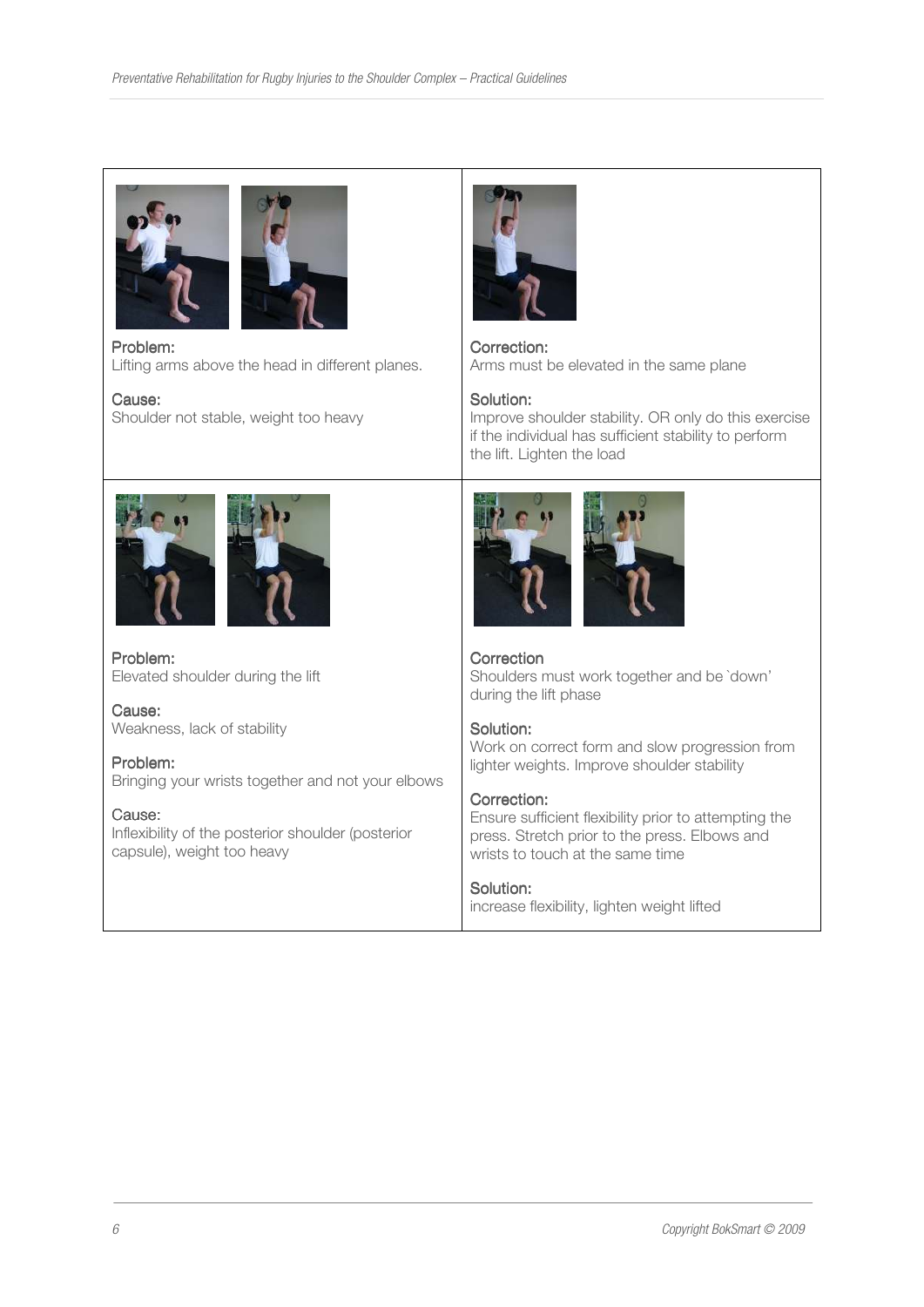

#### Problem: Problem:

Bringing the weight up in an arc, and not directly in front of the body

#### Cause:

Incorrect technique, weak scapular depressors (shoulder stabilisers)



Problem: Lifting one shoulder when pulling up in the movement

Cause: Lack of flexibility, lack of shoulder stability, exercise too advanced



Correction: Bring arms up close to the body, keeping shoulders down

#### Solution:

Train correct technique. Progression of programme and weight lifted



Correction: Keep both shoulders depressed and level with each other

#### Solution:

Improve flexibility, appropriate training progression and programme design.

#### d) Exercise therapy

Rehabilitation of the shoulder using exercise therapy consists of two distinct parts. The first is aimed at restoring the function of the stabilising muscles of both the shoulder joint and shoulder blade. The second part aims at improving the strength, power and endurance of muscles whose primary function is movement. Both are equally important and both are dependent on the other.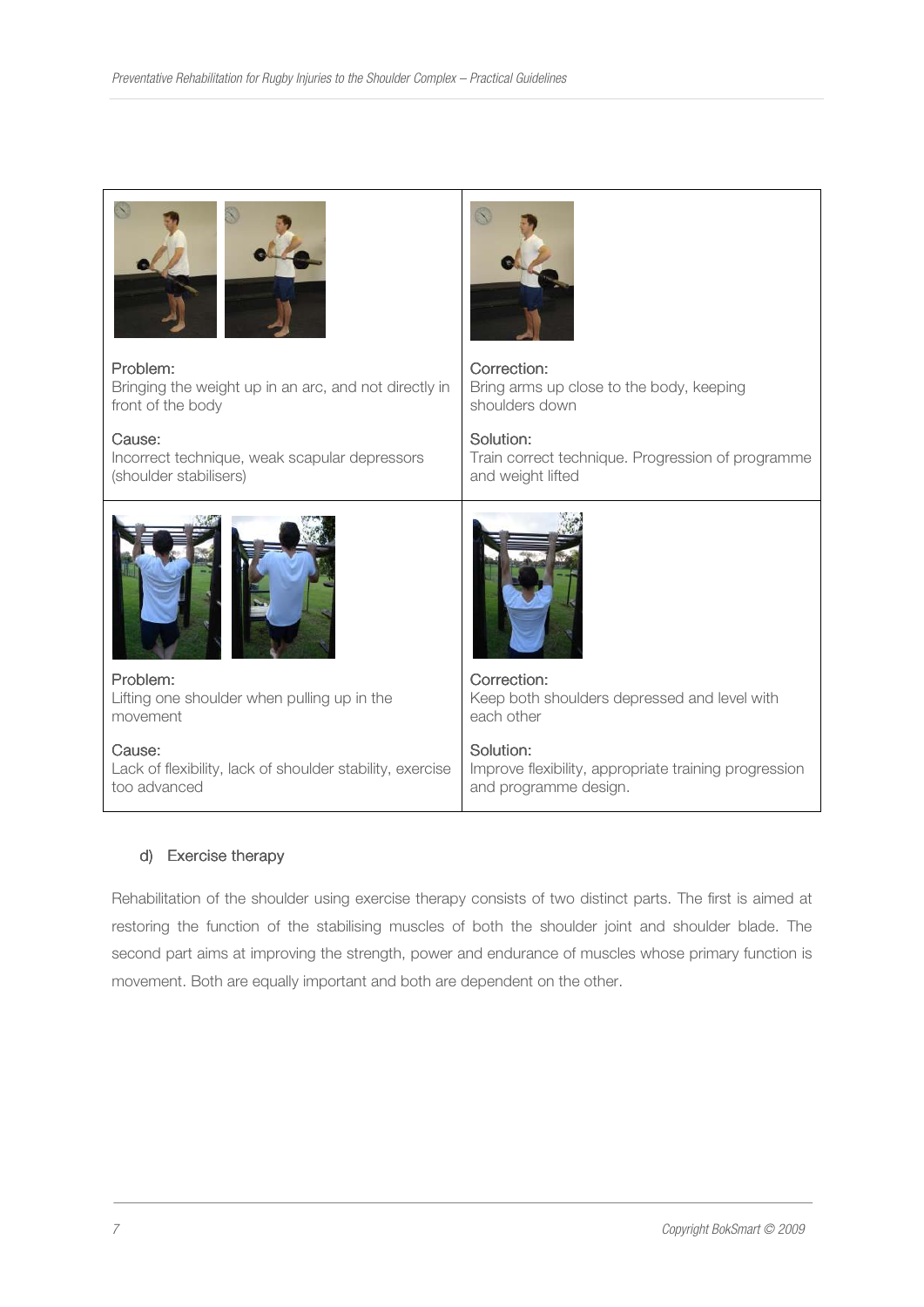*IMPORTANT: There is strong evidence that pain alters the timing and function of stabilising* muscles. As such the function of the stabilising muscles will be altered following an acute, *traumatic contact injury such as a shoulder dislocation, acromioclavicular joint sprain or muscle tear. For this reason it is imperative that ALL shoulder injuries be appropriately rehabilitated to* reduce the risk of recurrence or a secondary shoulder overuse injury developing.

#### *Phases of rehabilitation*

Rehabilitation occurs in 3 stages, which follow on from one another (Table 2). During phase 1 the stabilisers of the shoulder joint (glenohumeral joint) and shoulder blade (scapula) are retrained. This is a process which is followed in conjunction with a physiotherapist or biokineticist. It is not a long phase but it is essential to the success of the rehabilitation programme. Phase 2 continues the strengthening of the stabilisers and movers but in very simple exercises, which tend to isolate specific muscles. There is a strong emphasis on the correct motor pattern or movement. These are exercises that can easily be incorporated into general strengthening programs in individuals that are not injured and simply doing preventative rehabilitation. During phase 3 the emphasis is on skill training and strengthening. It is important that the approach to strengthening is to achieve muscle balance and strength on a strong stability foundation. There is a strong focus on technique, particularly if gym exercises are utilised. Exercises also include falling/rolling technique and plyometric exercises. Specific examples of exercises are included below.

# *TABLE 2. THE PHASES OF REHABILITATION IN THE SHOULDER*

|                   | <b>PHASE 1</b>                                                                                       | <b>PHASE 2</b>                                          | <b>PHASE 3</b>                                                                                             |
|-------------------|------------------------------------------------------------------------------------------------------|---------------------------------------------------------|------------------------------------------------------------------------------------------------------------|
|                   | <b>COGNITIVE STAGE</b>                                                                               | <b>ASSOCIATIVE STAGE</b>                                | <b>AUTONOMOUS STAGE</b>                                                                                    |
| Aims of the phase | To activate and isolate<br>the stabilisers of the<br>glenohumeral joint and<br>scapulothoracic joint | To retrain movement<br>patterns and isolated<br>muscles | The aim is dynamic<br>stabilisation with<br>emphasis on skill<br>training and functional<br>rehabilitation |

#### Specific exercise examples

The following section outlines the phases a player must successfully negotiate in order to minimise the risk of shoulder injury. Each individual must pass through the phase before proceeding to the next. The phases are designed to improve shoulder stability in a progressive and structured way. The level of rugby played does not influence the phase at which the player starts. Each player should start at phase 1.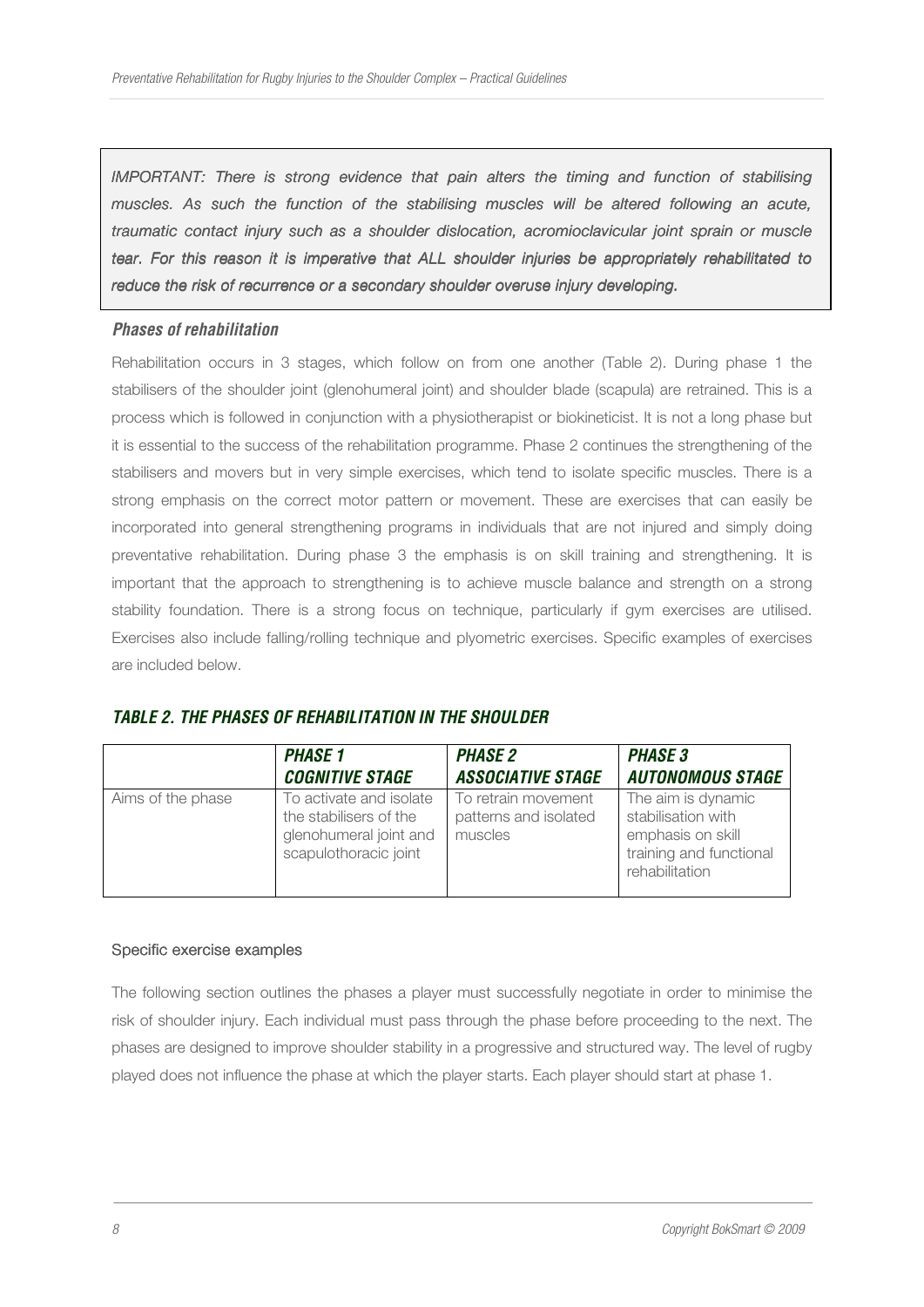Progression through the phases should be limited to the player's ability to complete the exercise set, and repetitions without compromising their technique or form.

# *Phase 1:*

The aim of this stage is to set the shoulder blades onto the rib cage



# *Scapula setting: Scapula setting:*

Draw the tip of the shoulder away from the fingers, which lie in the line of the pec muscle. Sustain a hold for 10 s and repeat 10 times

# *Phase 2:*

The aim of this phase is to retrain movement patterns and improve the strength and endurance of the stabilising muscles.

| Scapular protraction and retraction (push up plus):<br>Keeping the elbows extended, drop your chest toward the<br>ground. Push up through the chest.<br>Take 3 s to go down, and 2 s to come up again.                                      |  |
|---------------------------------------------------------------------------------------------------------------------------------------------------------------------------------------------------------------------------------------------|--|
| Dynamic hug:<br>Place a piece of theraband across your shoulder blades as<br>shown. Extend your elbows and push your shoulders forward,<br>bringing your hands together.<br>Take 2 s to extend, and 3 s to go back to the resting position. |  |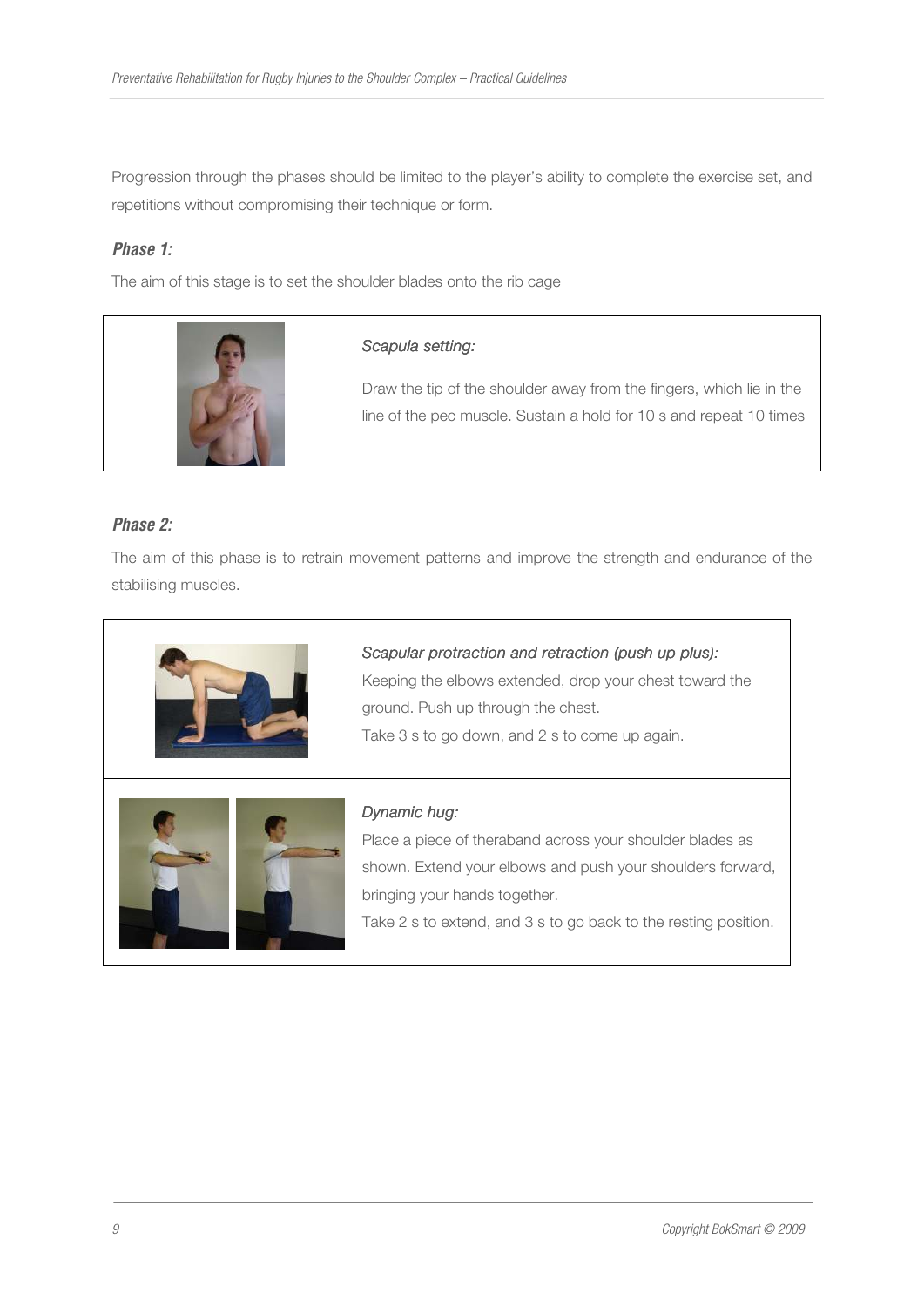| Scapular retraction with weights:<br>Place a heavy dumbbell in your hand. Draw the shoulder blade<br>toward the spine, moving the inferior angle more than the<br>upper portion.<br>Do not activate the muscles in your neck.<br>Take 2 s up, and 3 s down.                |
|----------------------------------------------------------------------------------------------------------------------------------------------------------------------------------------------------------------------------------------------------------------------------|
| Serratus punch:<br>Place the theraband as shown. Jab the leading arm forward<br>while rotating the arm inwards. Concentrate on moving the<br>arm and the shoulder blade forward. And slowly return to the<br>starting position.                                            |
| Scapular retraction and protraction:<br>Lying over a ball, with your upper body suspended. Keeping<br>your elbows locked in extension, allow your chest to move<br>toward the ground (shoulder blades to move together), push<br>your chest up into the starting position. |
| Theraband internal rotation:<br>Tie the theraband to an immovable object. Bend your elbow to<br>90°, and keep it slightly away from your side, rotate the band<br>toward your stomach.                                                                                     |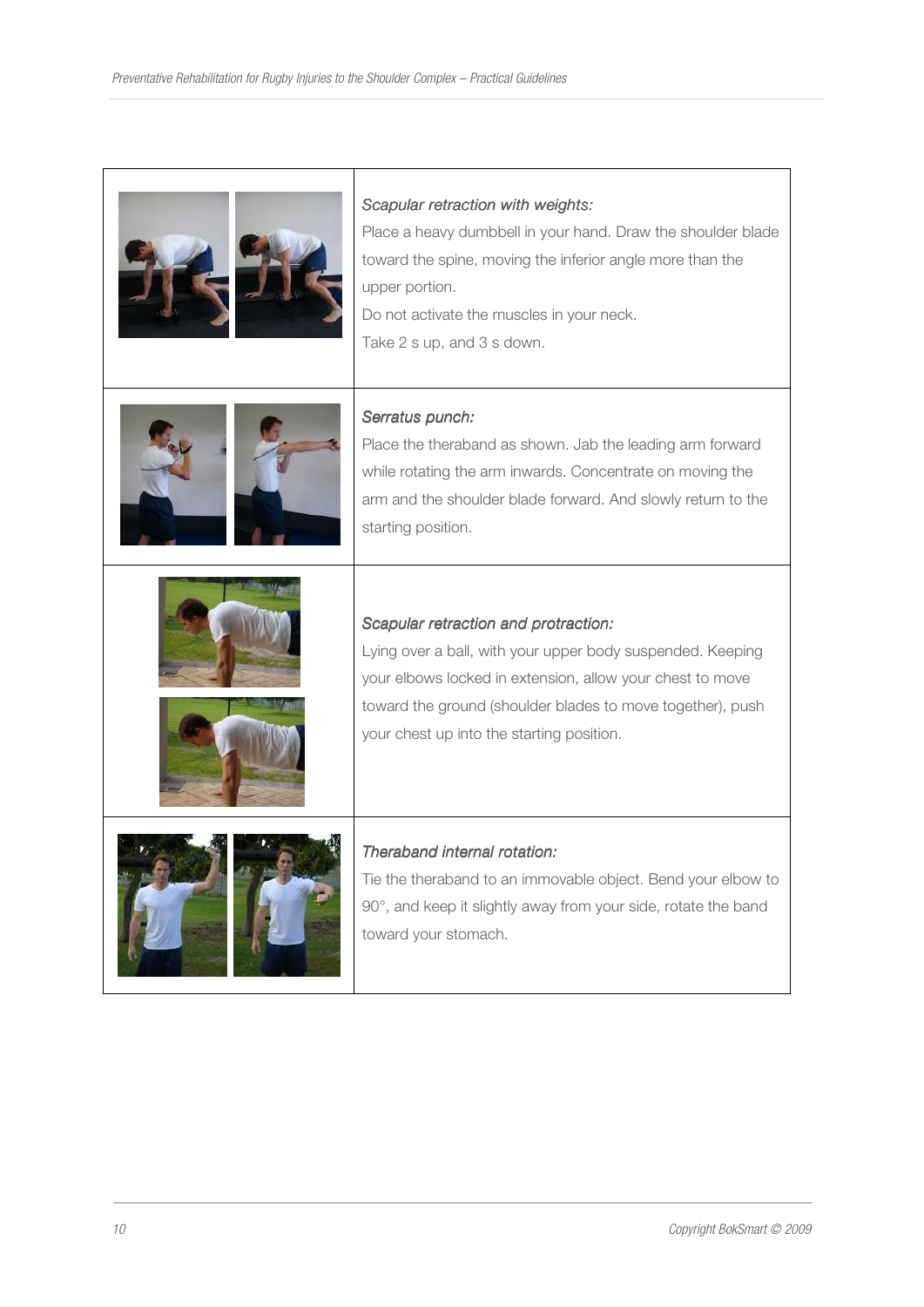| Step walking:<br>Place your hands on either side of a step (as shown). Move<br>one arm and then the other onto the step. Return to the<br>starting position. Keep your shoulder blades in the protracted<br>(forward) position.                 |
|-------------------------------------------------------------------------------------------------------------------------------------------------------------------------------------------------------------------------------------------------|
| Bent over row:<br>Place a weight in your hand. Retract your shoulder blade<br>(move inferior border closer to the spine). Once that movement<br>has been achieved, lift the weight up, bending your elbow. The<br>weight must reach your waist. |
| Cable rows:<br>As you pull the rope towards you, make sure that you pull your<br>shoulder blades back at the same time. Be careful not to<br>elevate the shoulders.                                                                             |

*Phase 3:*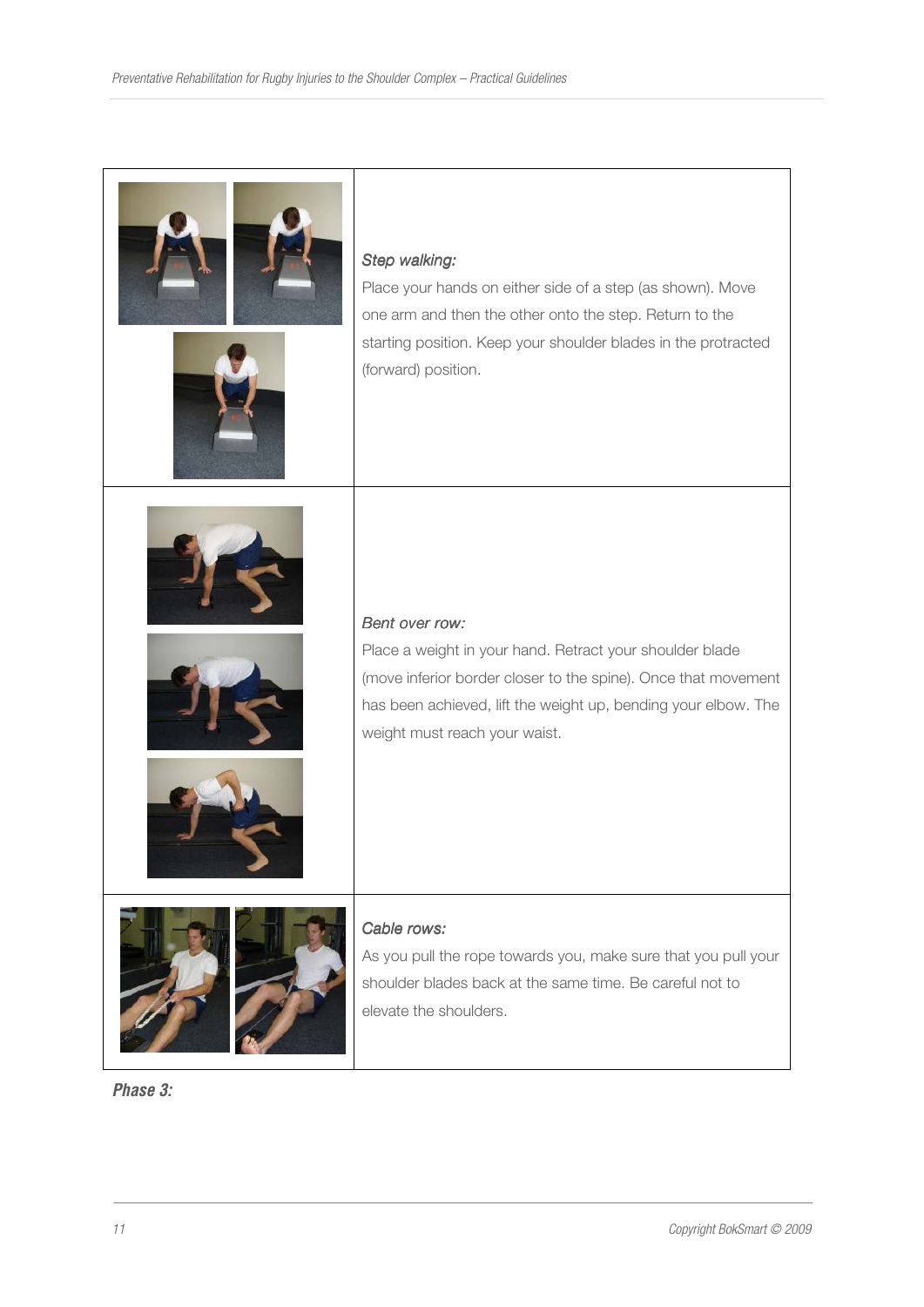The aim of the third stage is to provide for functional training and movement. The movements aim at including cross body movements in multi-directions, not in a single plane

| Windmill:<br>Start in a push up position, move onto one shoulder, by<br>rotating your body to one side. Maintain neutral alignment, and<br>do not allow your shoulder to collapse.                                                                                                                                                         |
|--------------------------------------------------------------------------------------------------------------------------------------------------------------------------------------------------------------------------------------------------------------------------------------------------------------------------------------------|
| Four point kneeling on a ball, with leg elevation:<br>Place both hands and legs on the ball. Once you have<br>achieved balance, extend one leg behind you, Maintain<br>balance by using your shoulder blades as stabilisers                                                                                                                |
| Reverse throws:<br>Tie the theraband to an immovable object. Facing the band,<br>draw the band back and up, into the throwing position, using<br>your shoulder blade and arm. Return your arm to the starting<br>position slowly, releasing both your arm and shoulder blade.<br>Be careful not to elevate your shoulder as you pull back. |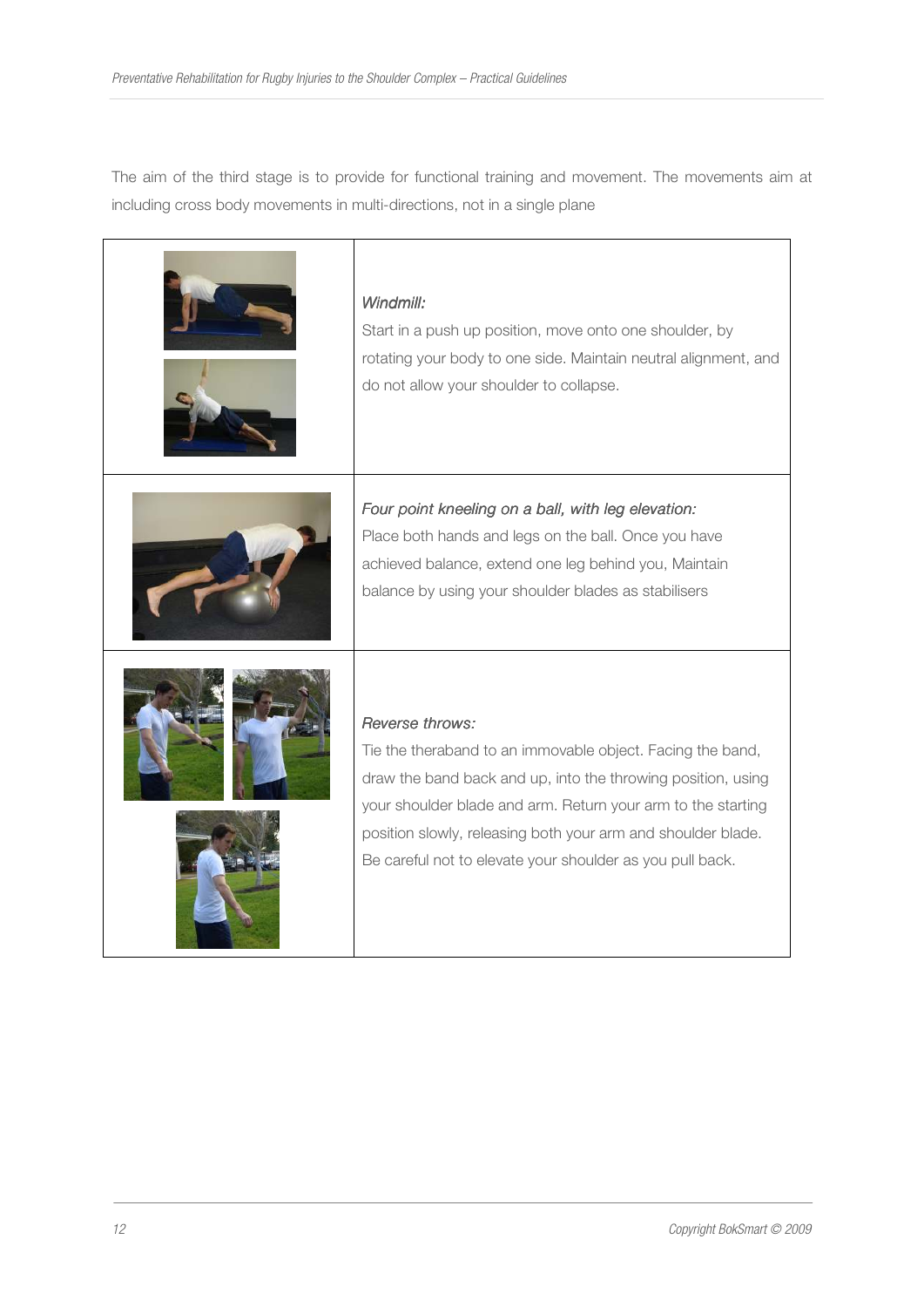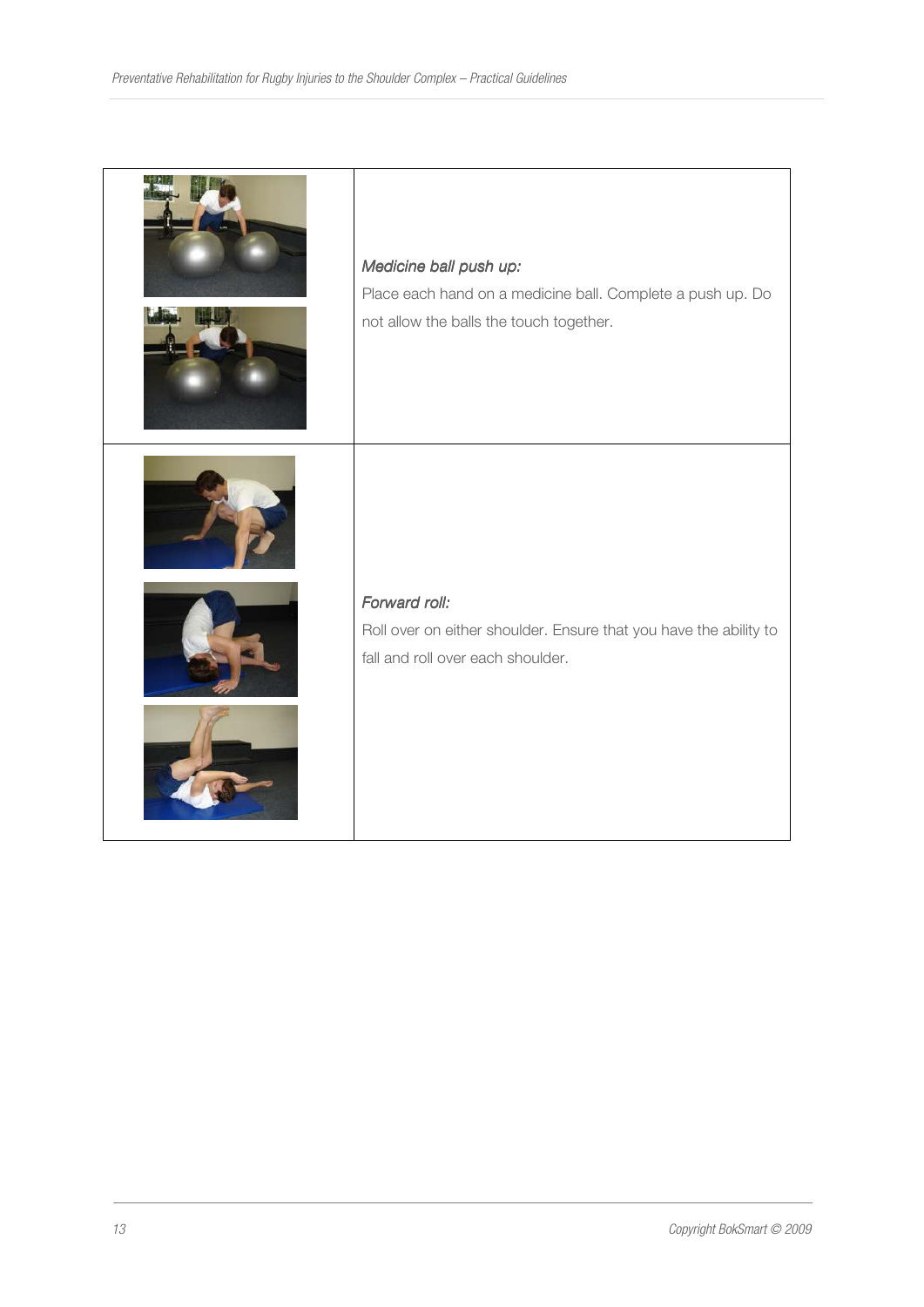

#### **Plyometric heave**

Place medicine ball or dumbbell in front of your foot. With your opposite hand lift the medicine ball or dumbbell diagonally across your body until you arm is vertical. Return the medicine ball or dumbbell to the original starting position in a slow controlled manner.

# *SAMPLE PROGRAMMES*

#### *Phase 1:*

All players should be able to achieve scapula setting. This exercise must be performed  $5 - 6$  times a day, 7 days a week or until the player is able to set their shoulder blade with ease.

For those players who are involved with a strength training programme the following guidelines should be adhered to.

- 1. Scapular setting should be completed every day of the week, including gym days
- 2. Scapular setting must be completed just prior to and after gym training
- 3. During this phase of rehab, the players must limit their upper body routines to those exercises that are below shoulder height
- 4. Players should concentrate on correct form and technique, and should not attempt to make any weight gains on any of their exercises
- 5. The trainer/coach should re-evaluate their training programme and identify possible areas to concentrate on during this phase
- 6. Coaches should work on other aspects of the player's physical profile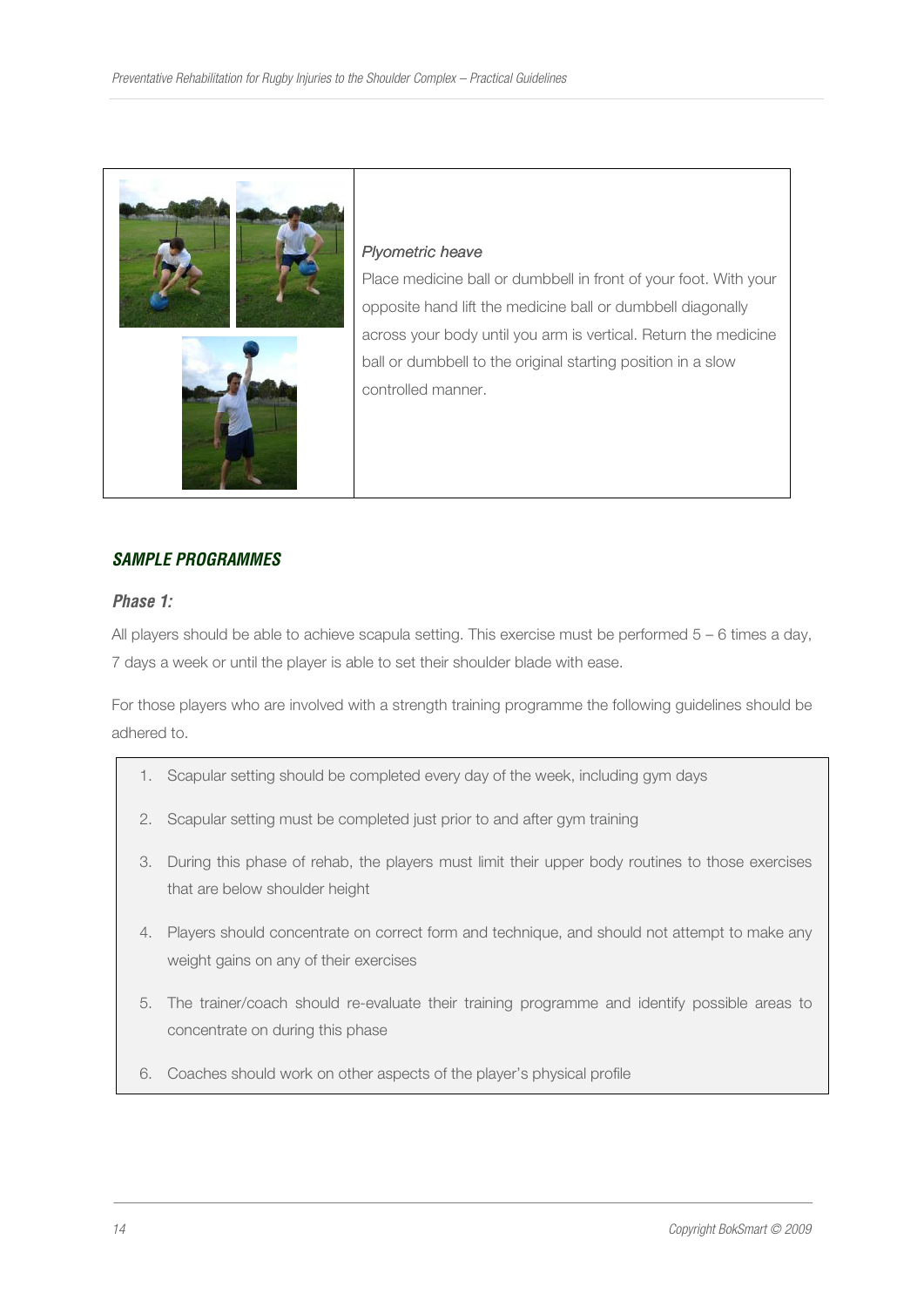# *Phase 2:*

This phase requires players to integrate the phase 2 preventative exercises into their current training programme. Player should be able to choose 4/5 exercises that are given and include those into their routines. These exercises should rotate with every training session they complete until they have mastered all the exercises. The guidelines for training are as follows:

- 1. Frequency x3 a week
- 2. Intensity Follow the remainder of the programme in terms of sets and repetitions.
- 3. Progression Increase the number of exercises completed per session, increase the number of sets and repetitions, while maintaining correct form.
- 4. Load The initial load should allow 3 sets of 10 repetitions performed without altering technique. Weight can be increased gradually still allowing players to perform 3 sets of 10 repetitions without losing form.

A sample programme would look as follows:

| <b>Exercise</b>                        | <b>Description</b>                                           | <b>Sets</b> | <b>Reps</b>    |
|----------------------------------------|--------------------------------------------------------------|-------------|----------------|
| Bench press                            | Superset (Combining a set of one exercise and                | 1, 1, 1, 1  | 15, 12, 12, 10 |
| Scapular protraction<br>and retraction | alternating it with another set of a different<br>exercise). | 1, 1, 1, 1  | 10,10,10,10    |
| Cable flys                             |                                                              | 1, 1, 1     | 12,12,12       |
| Theraband internal<br>rotation         | Superset                                                     | 1, 1, 1     | 10,10,10       |
| Bent over row                          |                                                              | 1, 1, 1, 1  | 10,10,10,10    |
| Bench stepping                         | Superset                                                     | 1, 1, 1     | 10,10,10       |
| Cable rows                             |                                                              | 1, 1, 1, 1  | 12, 12, 10, 10 |